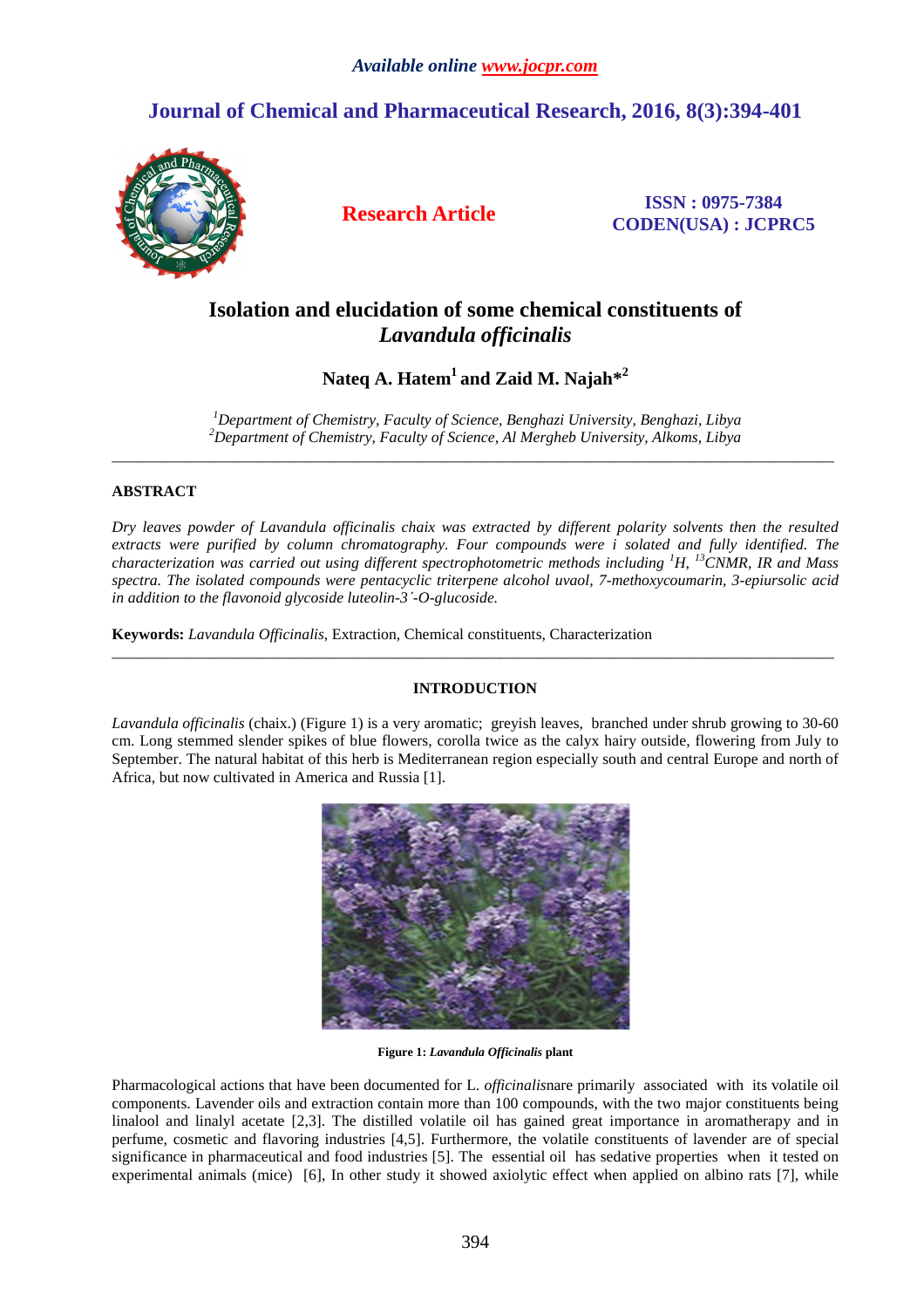lavender straw decreased incidences and severity of travel sickness in pigs [8]. Inhalation of the vapor reduced cholesterol content in aorta [9] and increased mental capacity and blood content of vassels in human [10]. When lavender oil was added to bath water it showed reduced perennial discomfort [11] and antiseptic and healing properties to women following childbirth [12]. In addition other activities such as reduction of stress and tension when used as massage [13] and shows effective treatment of alopecia areata [14]. Wax from essential oil exhibited an anti-inflammatory [15], antifungal [16] and acaricidal properties [17].

\_\_\_\_\_\_\_\_\_\_\_\_\_\_\_\_\_\_\_\_\_\_\_\_\_\_\_\_\_\_\_\_\_\_\_\_\_\_\_\_\_\_\_\_\_\_\_\_\_\_\_\_\_\_\_\_\_\_\_\_\_\_\_\_\_\_\_\_\_\_\_\_\_\_\_\_\_\_

### **EXPERIMENTAL SECTION**

#### **General**

Melting points were determined on a hot stage Griffin apparatus and are uncorrected. Proton nuclear magnetic resonance (<sup>1</sup>HNMR) spectra were recorded on Bruker 500 and 300 MHz. Carbon-13 nuclear magnetic resonance (<sup>13</sup>CNMR) spectra were measured at 125 and 75 MHz. Unless otherwise, stated the spectra were measured in pyridin–d5. IR ( $\lambda_{\text{max}}$  in cm<sup>-1</sup>) spectra were recorded in KBr discs using Philips PYE Unicam SP3-200 instrument. Mass spectra were measured at 70 ev on OC 220109 SSX spectrometer. Preparative TLC was conducted on glass plates (20 cm  $\times$  20 cm) coated with 0.1 cm silica gel GF 254. Wet column chromatography was carried out using MERCK silica gel 60 (0.063-0.200 mm).

#### **Plant material**

The plant material of *Lavandula officinalis* was collected near Amman (Jordan) and identified by botany department of Al-Albait university, Jordan.

#### **Extraction**

The dried powered leaves of *L. officinalis* (500g) was extracted by shaking with 80 % aqueous methanol (3 x 1.5 liter) for three days at room temperature. The crude methanol extract was filtered and concentrated using rotary evaporator apparatus at  $45^{\circ}$ C. The aqueous concentrate was extracted with n-hexane, to remove chlorophylls, lipids, oils, waxes and other non-polar constituents, then with chloroform (3 x 200 ml) to extract semi-polar constituents and ethyl acetate to extract the polar constituents.

#### **RESULTS AND DISCUSSION**

#### **Isolation and identification of 7-methoxycoumarin (1)**

This compoud was isolated from the early fractions of column chromatography purification of chloroform extract as white crystals, m.p 112-114  $^{\circ}$ C, which give bright blue color in UV light. EIMS spectrum showed molecular ion  $[M]^+$  as base peak at m/z 176, suggesting a possible molecular formula of  $(C_{10}H_8O_3)$ . <sup>1</sup>HNMR spectrum (Table 1) showed five aromatic and/or olefinic signals in the range  $\delta$  6.19-7.57, each integrating for one proton and a singlet at  $\delta$  3.80 (3H) typical of methoxy group, which confirmed by <sup>13</sup>CNMR spectrum at  $\delta$  55.7.

|  |  |  | Table (1): 300 MHz <sup>1</sup> H-NMR spectral data ( $\delta_H$ ) of 7-methoxy coumarin (1) in CDCl <sub>3</sub> |
|--|--|--|-------------------------------------------------------------------------------------------------------------------|
|--|--|--|-------------------------------------------------------------------------------------------------------------------|

| H                | $\delta_{\rm H}$ (ppm) | pattern | J(Hz)  |
|------------------|------------------------|---------|--------|
|                  | 6.19                   |         |        |
|                  | 7.57                   |         |        |
|                  | 7.31                   |         |        |
| 6                | 6.77                   | dd      | 8, 2.5 |
|                  | 6.79                   |         | 2.5    |
| OCH <sub>3</sub> | 3.80                   |         |        |

The  $^{13}$ CNMR spectrum (Table 2) confirmed the presence of 10 carbon atoms, 9 of them were sp<sup>2</sup> carbons, signal at δ 162.8 typical of carbonyl group of α,β-unsaturated esters or lactones, signal at δ 161.1 for deshilded sp<sup>2</sup> quaternary carbon carrying methoxyl group. From the above data and full analysis of <sup>1</sup>H and <sup>13</sup>C -NMR and MS spectra we can suggest to confirm the structure as 7-methoxycoumarin (Herniarin, 1). These data were in agreement with reported data for the same compound [18].



**Table 2:** <sup>13</sup>**C-NMR** spectral data ( $\delta$ <sup>*c*</sup>) of 7-methoxycoumarin (1)<sup>a</sup>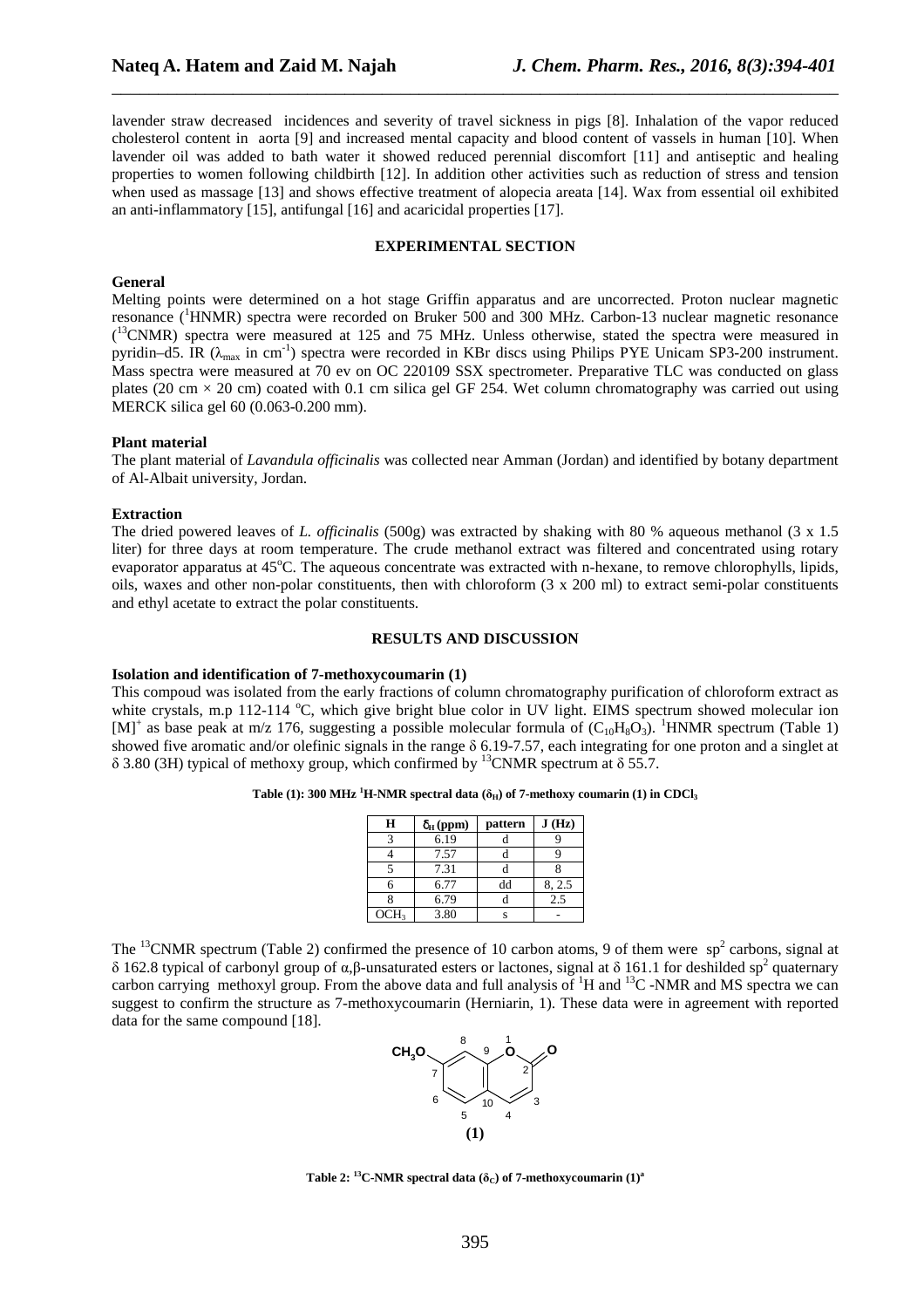| C              | $\delta_{\rm C}$ |
|----------------|------------------|
| $rac{2}{3}$    | 162.8            |
|                | 112.5            |
| 4              | 143.3            |
| 5              | 128.7            |
| 6              | 113.1            |
| $\overline{7}$ | 161.1            |
| 8              | 100.8            |
| 9              | 155.9            |
| 10             | 112.5            |
| CH3            | 55.7             |

OCH3 55.7 *a ) <sup>13</sup>C-NMR spectral data measured at 75 MHz in CDCl<sup>3</sup>*

### **Isolation and identification of urs-12-ene-3β-28 diol (Uvaol, 2)**

This compound was also obtained by using column chromatography of chloroform extract as white amorphous powder, m.p 192-197 °C. IR spectrum showed an absorption for hydroxyl group (3400 cm<sup>-1</sup>). EI Mass spectrum showed a molecular ion peak,  $[M]$ <sup>+</sup> at m/z 442 (9), suggesting the possibility of triterpendiol of molecular formula  $(C_{30}H_{50}O_2)$ . The <sup>13</sup>CNMR of unknown compound showed 30 carbon atom signals, this supporting the triterpenic molecular formula. <sup>13</sup>CNMR data analysis indicated a structural features of urs –12-ene which showed a trisubstituted double bonded carbon signals assignable to C-12 and C-13 at δ 125.0 and 138.7 respectively and carbon signal due to C-18 at  $\delta$  54.0 and C-19 at  $\delta$  39.4 [19,20]. The <sup>13</sup>CNMR spectra also showed the presence of hydroxy methine and hydroxy methylene carbon signals at  $\delta$  79.0 ppm and  $\delta$  69.9 ppm respectively. These structural features were confirmed by <sup>1</sup>HNMR spectrum which showed the olefinic proton H-12 at  $\delta$  5.12 (t, J = 3.5 Hz), the hydroxy methine proton at  $\delta$  3.19 as unresolved multiplet and the hydroxy methylene protons signal as an AB system at  $\delta$  3.50. From the above data and the comparison of <sup>13</sup>CNMR with those of methyl ursolate (3) (Table 3), the structure was elucidated as urs-12-ene-3β-28 diol (Uvaol, 2)



**Table 3:** <sup>13</sup>**CNMR** spectral data ( $\delta$ <sub>C</sub>) of uvaol (2)<sup>a</sup> and methyl ursolate (3)<sup>b</sup> in CDCl<sub>3</sub>

| C              | $\delta_{\rm C}$ (2) | $\delta_{\rm C}(3)$ | $\mathbf C$        | $\delta_{\rm C}$ (2) | $\delta_{\rm C}(3)$ |
|----------------|----------------------|---------------------|--------------------|----------------------|---------------------|
| 1              | 38.7                 | 38.8                | 16                 | 23.2                 | 24.3                |
| $\overline{c}$ | 27.3                 | 27.3                | 17                 | 37.9                 | 48.1                |
| 3              | 79.0                 | 78.8                | 18                 | 54.0                 | 52.8                |
| 4              | 38.7                 | 38.8                | 19                 | 39.4                 | 39.1                |
| 5              | 55.1                 | 55.4                | 20                 | 39.3                 | 38.8                |
| 6              | 18.3                 | 18.4                | 21                 | 30.6                 | 30.7                |
| 7              | 32.8                 | 33.0                | 22                 | 35.1                 | 36.1                |
| 8              | 39.9                 | 39.6                | 23                 | 28.1                 | 28.2                |
| 9              | 47.7                 | 47.5                | 24                 | 15.6                 | 15.5                |
| 10             | 36.8                 | 37.0                | 25                 | 15.5                 | 15.7                |
| 11             | 23.2                 | 23.6                | 26                 | 16.7                 | 16.9                |
| 12             | 125.2                | 125.5               | 27                 | 23.3                 | 23.3                |
| 13             | 138.7                | 138.0               | 28                 | 69.9                 | 177.7               |
| 14             | 42.0                 | 42.0                | 29                 | 17.3                 | 16.9                |
| 15             | 25.9                 | 28.2                | 30                 | 21.3                 | 21.2                |
|                |                      |                     | CO <sub>2</sub> Me |                      | 51.4                |

<sup>a</sup>) <sup>13</sup>*C-NMR spectral data measured at 75 MHz,* <sup>*b*</sup>) *Reported* <sup>13</sup>*C-NMR data measured at 15.09 MHz [19]* 

The full <sup>13</sup>CNMR chemical shifts (Table 3) showed very close agreement with those previously reported for methyl ursolate (3) [15], except for C-15 ( $\Delta = -2.3$ ), C-16 ( $\Delta = -0.9$ ), C-17 ( $\Delta = -10.2$ ), C-18 ( $\Delta = +1.2$ ), C-22 ( $\Delta = -1.6$ ) and C-28, due to change of C-28 function group from COOR to CH<sub>2</sub>OH. This is in accordance with the shifts recorded for similar change in olean-12-ene system as shown in scheme (1), which also shows the calculated and found carbon resonances for uvaol (2) according to the shift obtained in olean-12-ene system [20].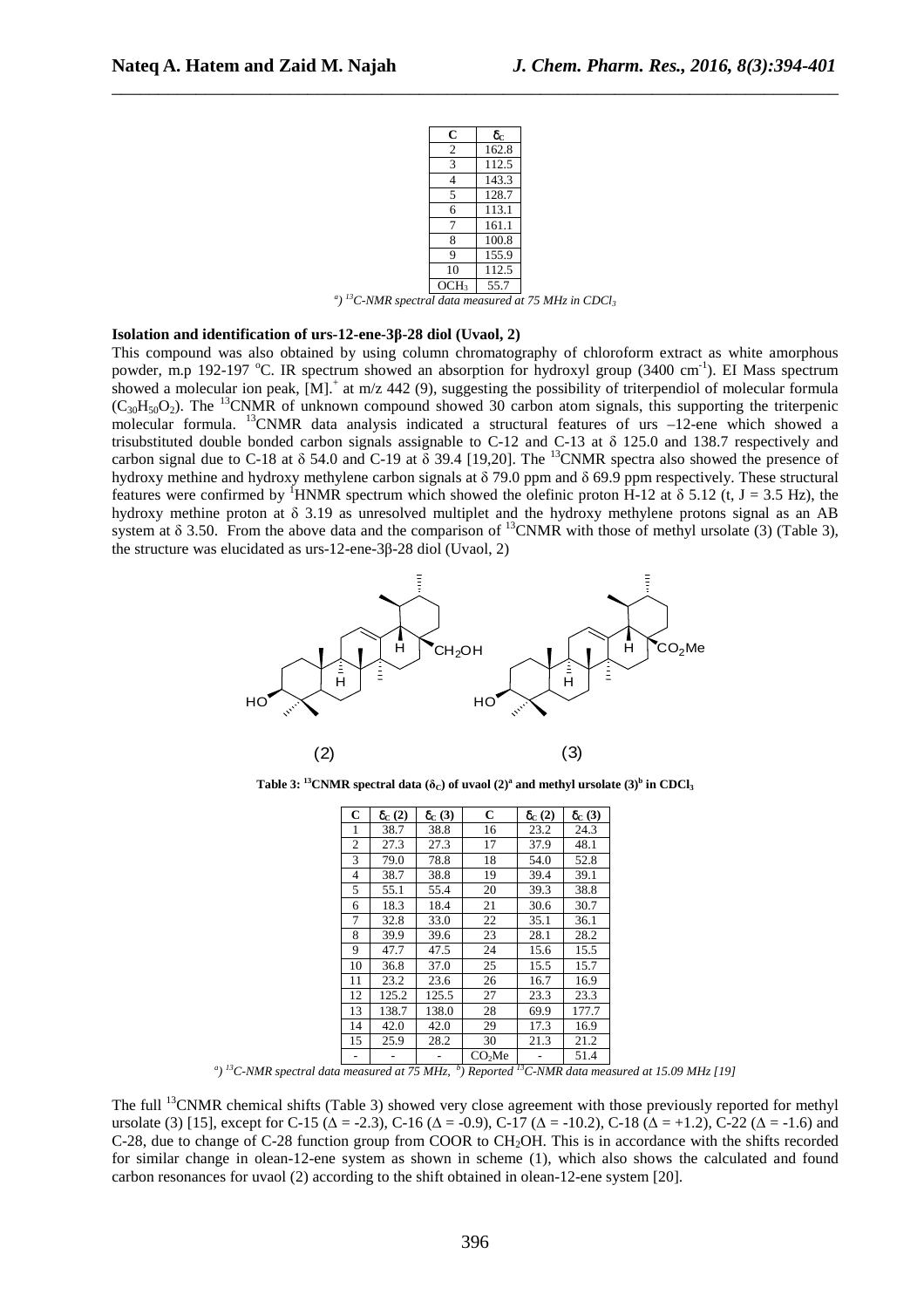

**Scheme (1): Effect of changing C-28 (CO<sub>2</sub><sup>H</sup>** $\rightarrow$ **CH<sub>2</sub>OH),**  $\Delta \delta$ **<sup>C</sup> in ppm** 

The EI Mass fragmentation pattern of uvaol (2) exhibited predominate fragment peak due to retro-Diels-Alder rupture of ring C, characteristic of ∆12-ursene carbon skeleton [21], giving peaks at m/z 234 (45), which indicate the lass of CH<sub>2</sub>OH fragment at C-17 to give the base peak at m/z 203 (100). Other fragments which are also characteristic of ∆12-pentcyclic triterpenoid is the ion at m/z 207 (28), which arises from the cleavage of ring C with hydrogen atom transfer from Me-26 to C-11. This ion losses water molecule to give the ion at m/z 189 (12), which is typical of 3-hydroxy grouping of these skeletons. Uvaol (2) was previously isolated from *Lavandula* pedunculta [22], and other Labiatea species such as Nepeta argonesis [23].

### **Isolation and identification of 3-epi-ursolic acid (4)**

This compound was obtained from the benzene insoluble part extracted from organic layer of chloroform extract, after crystallization from methyl acetate as white amorphous powder, m.p  $242{\text -}245^{\circ}\text{C}$ . IR spectrum showed an absorption for hydroxyl group (3540 cm<sup>-1</sup>) and carboxyl group (2700, 1700 cm<sup>-1</sup>). EIMS showed [M]<sup>+</sup> at m/z 456 suggesting a triterpenoid carboxylic acid of molecular formula  $(C_{30}H_{48}O_3)$ , which is supported by <sup>13</sup>CNMR spectrum which showed 30 carbon signals.

500 MHz <sup>1</sup>HNMR data (Table 4) indicated structural features of urs-12-en-28-oic as demonstrated by the appearance of signals assignable to the H-18 at  $\delta$  2.63 (d, J = 11.2 Hz) [23]. The olefinic H-12 at  $\delta$  5.48 (brs), two secondary methyl groups as doublets at  $\delta$  1.02 and  $\delta$  0.95 for Me-29 and Me-30 respectively, and five sharp singlets at δ 0.88-1.24 for five tertiary methyl groups. The proton NMR spectrum also displayed one hydroxy methine proton at δ 3.44 as broad singlet at 500 MHz, these data indicated on equatorial proton and axial hydroxyl group, this carbinylic carbon was absorbed at δ 78.1 in CMR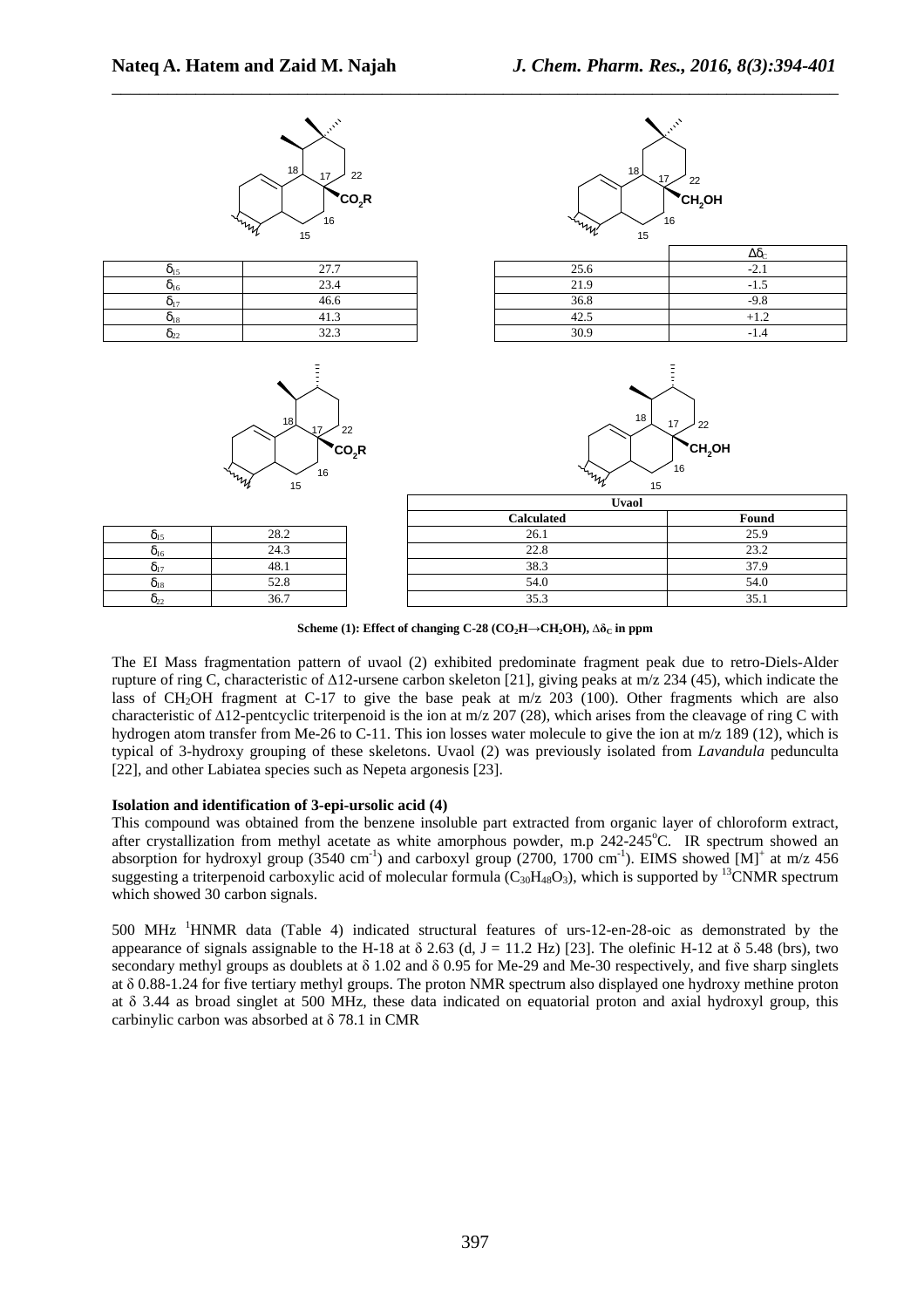| $\mathbf H$    | <b>Type</b>     | (4)  | <b>Pattern</b> | $\mathbf{J}_{\mathbf{Hz}}$ | (5)  | <b>Pattern</b> | $J_{\rm Hz}$  |
|----------------|-----------------|------|----------------|----------------------------|------|----------------|---------------|
| $\mathbf{1}$   |                 | 1.00 | m              |                            | 0.88 | m              |               |
|                | CH <sub>2</sub> | 1.60 | m              |                            | 1.43 | m              |               |
| $\overline{c}$ | CH <sub>2</sub> | 1.82 | m              |                            | 1.64 | m              |               |
| 3              | CH              | 3.44 | brs            |                            | 3.25 | dd             | 5.5;10.5      |
| 5              | <b>CH</b>       | 0.90 | m              |                            | 0.68 | d              | 11.0          |
| 6              |                 | 1.35 | m              |                            | 1.24 | m              |               |
|                | CH <sub>2</sub> | 1.55 | m              |                            | 1.44 | m              |               |
| 7              |                 | 1.40 | m              |                            | 1.20 | m              |               |
|                | CH <sub>2</sub> | 1.50 | m              |                            | 1.42 | m              |               |
| 9              | <b>CH</b>       | 1.62 | $\mathbf{t}$   |                            | 1.46 | t              |               |
| 11             | CH <sub>2</sub> | 1.95 | m              |                            | 1.76 | m              |               |
| 12             | <b>CH</b>       | 5.48 | brs            |                            | 5.27 | t              | 3.5           |
| 15             |                 | 1.20 | m              |                            | 1.04 | m              |               |
|                | CH <sub>2</sub> | 2.31 | brt            | 12.0,12.0                  | 2.06 | dt             | 14.0,14.0,4.0 |
| 16             |                 | 2.06 | m              |                            | 1.74 | d              |               |
|                | CH <sub>2</sub> | 2.50 | m              |                            | 1.95 | dt             | 14.0,14.0,4.0 |
| 18             | CH              | 2.63 | d              | 11.2                       | 2.36 | d              | 11.0          |
| 19             | <b>CH</b>       | 1.50 | m              |                            | 1.30 | m              |               |
| 20             | <b>CH</b>       | 1.05 | m              |                            | 0.36 | m              |               |
| 21             |                 | 1.35 | m              |                            | 1.24 | m              |               |
|                | CH <sub>2</sub> | 1.55 | m              |                            | 1.35 | m              |               |
| 22             | CH <sub>2</sub> | 1.95 | m              |                            | 1.73 | m              |               |
| 23             | CH <sub>3</sub> | 1.22 | S              |                            | 1.02 | $\mathbf S$    |               |
| 24             | CH <sub>3</sub> | 0.95 | S              |                            | 0.80 | ${\bf S}$      |               |
| 25             | CH <sub>3</sub> | 0.88 | S              |                            | 0.75 | S              |               |
| 26             | CH <sub>3</sub> | 1.04 | S              |                            | 0.83 | S              |               |
| 27             | CH <sub>3</sub> | 1.24 | S              |                            | 1.06 | $\mathbf S$    |               |
| 29             | CH <sub>3</sub> | 1.01 | $\mathbf d$    |                            | 0.83 | $\rm d$        | 7.0           |
| 30             | CH <sub>3</sub> | 0.98 | $\mathbf d$    |                            | 0.84 | $\overline{d}$ | 7.0           |

**Table (4): 500 MHz <sup>1</sup>H-NMR (** $\delta$ **<sub>H</sub>) spectral data of 3-epi-ursolic acid (4) and ursolic acid (5)** 

\_\_\_\_\_\_\_\_\_\_\_\_\_\_\_\_\_\_\_\_\_\_\_\_\_\_\_\_\_\_\_\_\_\_\_\_\_\_\_\_\_\_\_\_\_\_\_\_\_\_\_\_\_\_\_\_\_\_\_\_\_\_\_\_\_\_\_\_\_\_\_\_\_\_\_\_\_\_

The full structure of this compound was unambiguously determined as  $3 \alpha$ -hydroxy-urs-12-ene-28-oic acid (epiursolic acid, 4) from the above data and full analysis of 2D, APT NMR data and comparison with reported data of ursolic acid (5) mentioned in the last table [24].

The <sup>13</sup>CNMR spectral data (Table 5) were very close to those reported for ursolic acid (5), which indicate unprofound changes in <sup>13</sup>CNMR of ring A carbons in changing configuration of 3-OH from equatorial (ursolic acid) to axial (epi-ursolic acid). This urs-12-ene skeleton was also confirmed by <sup>13</sup>CNMR data, which showed the trisubstituted double bond carbons C-12 and C-13 at δ 125.5 and δ139.2 respectively, carbon signal due to C-18 at δ 53.5 and C-19 at δ 39.3 [19].

**Table (5): <sup>13</sup>CNMR spectral data (** $\delta$ **<sub>C</sub>) of 3-epi-ursolic acid (4)<sup>a</sup> and ursolic acid (5)<sup>b</sup> in pyridine-d<sub>5</sub>** 

| C              | $\delta_{\rm C}(4)$ | $\delta_{\rm C}$<br>(5) | $\mathbf C$ | $\delta_{\rm C}(4)$ | $\delta_{\rm C}$ (5) |
|----------------|---------------------|-------------------------|-------------|---------------------|----------------------|
| 1              | 38.98               | 38.6                    | 16          | 24.89               | 24.3                 |
| $\overline{c}$ | 28.11               | 27.2                    | 17          | 48.10               | 47.6                 |
| 3              | 78.16               | 77.9                    | 18          | 53.52               | 53.1                 |
| 4              | 39.00               | 38.8                    | 19          | 39.35               | 39.1                 |
| 5              | 55.80               | 55.4                    | 20          | 39.55               | 39.0                 |
| 6              | 18.76               | 18.3                    | 21          | 31.05               | 30.6                 |
| 7              | 33.56               | 33.1                    | 22          | 37.42               | 36.9                 |
| 8              | 39.95               | 39.5                    | 23          | 29.29               | 28.1                 |
| 9              | 48.00               | 47.6                    | 24          | 16.26               | 15.8                 |
| 10             | 37.26               | 36.8                    | 25          | 15.64               | 15.1                 |
| 11             | 23.61               | 23.1                    | 26          | 17.64               | 16.9                 |
| 12             | 125.62              | 125.3                   | 27          | 23.61               | 23.3                 |
| 13             | 139.24              | 138.7                   | 28          | 179.85              | 179.6                |
| 14             | 42.47               | 42.0                    | 29          | 17.64               | 16.9                 |
| 15             | 28.66               | 28.1                    | 30          | 21.79               | 20.8                 |

*a) <sup>13</sup>C-NMR spectral data measured at 125 MHz, b) <sup>13</sup>C-NMR spectral data measured at 125 MHz [20]* 

The full <sup>1</sup>H-NMR data were assigned from direct <sup>1</sup>H-<sup>1</sup>H COSY and <sup>1</sup>H-<sup>13</sup>C COSY (HMQC) and are incomplete agreement with the structure.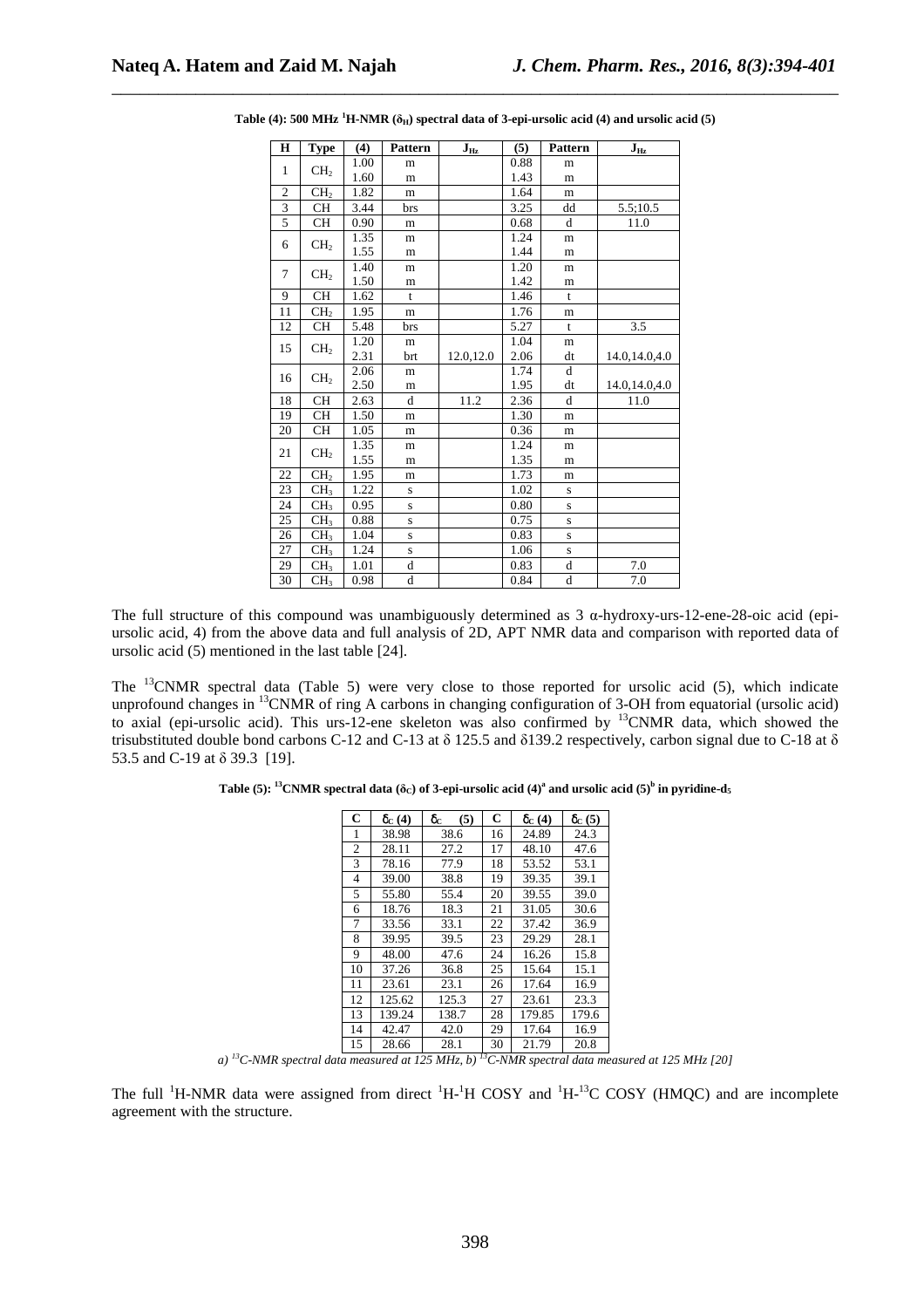

The EIMS fragmentation pattern of this compound showed the retro-Diels-Alder rupture of ring C for the  $\Delta^{12}$  – ursene skeleton to produce the ion at m/z 248 (100) as a base peak, which further fragments to m/z 203 (43), by loss of carboxyl group at C-17 [17]. Other fragments were at  $m/z$  207 (15), due to other cleavage of ring C, and at  $m/z$ 189 (6) produced by loss of water molecule from this fragment. This compound has been previously isolated from *Lavandula officinalis* [25].

#### **Isolation and identification of luteolin-3ˊ-O-glucoside (6)**

This compound was isolated from the concentrated ethyl acetate extract as yellow needles m.p 240-24<sup>o</sup>C. IR spectrum showed absorption bands for hydroxyl group  $(3400 \text{ cm}^{-1})$ , carbonyl group  $(1680 \text{ cm}^{-1})$  and aromatic double bond (1600 cm<sup>-1</sup>). <sup>1</sup>HNMR spectrum exhibited signals for six sp<sup>2</sup> aromatic and/or olefinic protons ( $\delta_H$  6.86-7.91) and seven sp<sup>3</sup> proton, their pattern indicating a glycosidic flavone in nature. The <sup>1</sup>HNMR spectrum (Table 6) showed two meta-coupled protons at δ 6.86 (d, J = 2 Hz) and at δ 7.01 (d, J = 2 Hz) and singlet at δ 6.95. These data implied a flavone with 5,7 dioxygenated ring A, and these signals are due to H-6, H-8 and H-3 respectively [26].

The <sup>1</sup>H-NMR spectrum also displayed signals due to three AMX type protons at  $\delta$  7.29 (1H, d, J = 9.0 Hz),  $\delta$  7.52 (1H,dd, J = 9.0 and 2.0 Hz) and  $\delta$  7.91 (1H, d, J = 2.0 Hz). These data indicated a flavone with 3', 4' dioxygenated ring B and from their pattern the signals are due to H-5', H-6' and H-2' respectively.

The above data suggested that, the isolated compound is a derivative of luteoline  $(7)$   $(5,7,3',4'$ -tetrahydroxy flavone). <sup>1</sup>HNMR also exhibited typical signals of seven sugar protons ( $\delta_H$  4.20-5.84), the anomeric sugar proton (H-1) being displayed at  $\delta$  5.84 (d, J = 7.2 Hz) indicated β-linked of the sugar [26] and confirming the glycosidic nature of this compound.

| H                    | $\delta_{\rm H}$ | <b>Pattern</b> | $J_{(Hz)}$ |
|----------------------|------------------|----------------|------------|
| 3                    | 6.95             | S              |            |
| 6                    | 6.86             | d              | 2.0        |
| 8                    | 7.01             | d              | 2.0        |
| $\overline{2}$       | 7.91             | d              | 2.0        |
| $\overline{5}$       | 7.29             | d              | 9.0, 2.0   |
| $\overline{6}$       | 7.52             | dd             | 9.0, 2.0   |
| $\overline{1}$       | 5.84             | d              | 7.2        |
| $\overline{2}$       | 4.41             | m              |            |
| $\degree{3}$         | 4.41             | m              |            |
| $\overline{4}$       | 4.41             | m              |            |
| "5                   | 4.20             | m              |            |
| $\overline{''}$<br>6 | 4.41             | m              |            |
|                      | 4.59             | dd             | 9.0, 2.0   |

| Table (6): 300 MHz <sup>1</sup> HNMR spectral data of luteolin-3'-O-glucoside (6) in pyridine-d5 |  |  |
|--------------------------------------------------------------------------------------------------|--|--|
|                                                                                                  |  |  |

The position of glycosylation was assigned at the 3'-position due to lower field resonance of H-2' proton (δ 7.91) and it was found in accordance with the reported effect of O-glycosylation on the  ${}^{1}$ HNMR spectrum of flavonoid aglycones which result in downfield shifts of the signals of the ortho-protons to the site of glycosylation [26].The full analysis of <sup>13</sup>CNMR confirmed the unknown structure as luteolin- $3'-O-B-D$ -glucoside (6).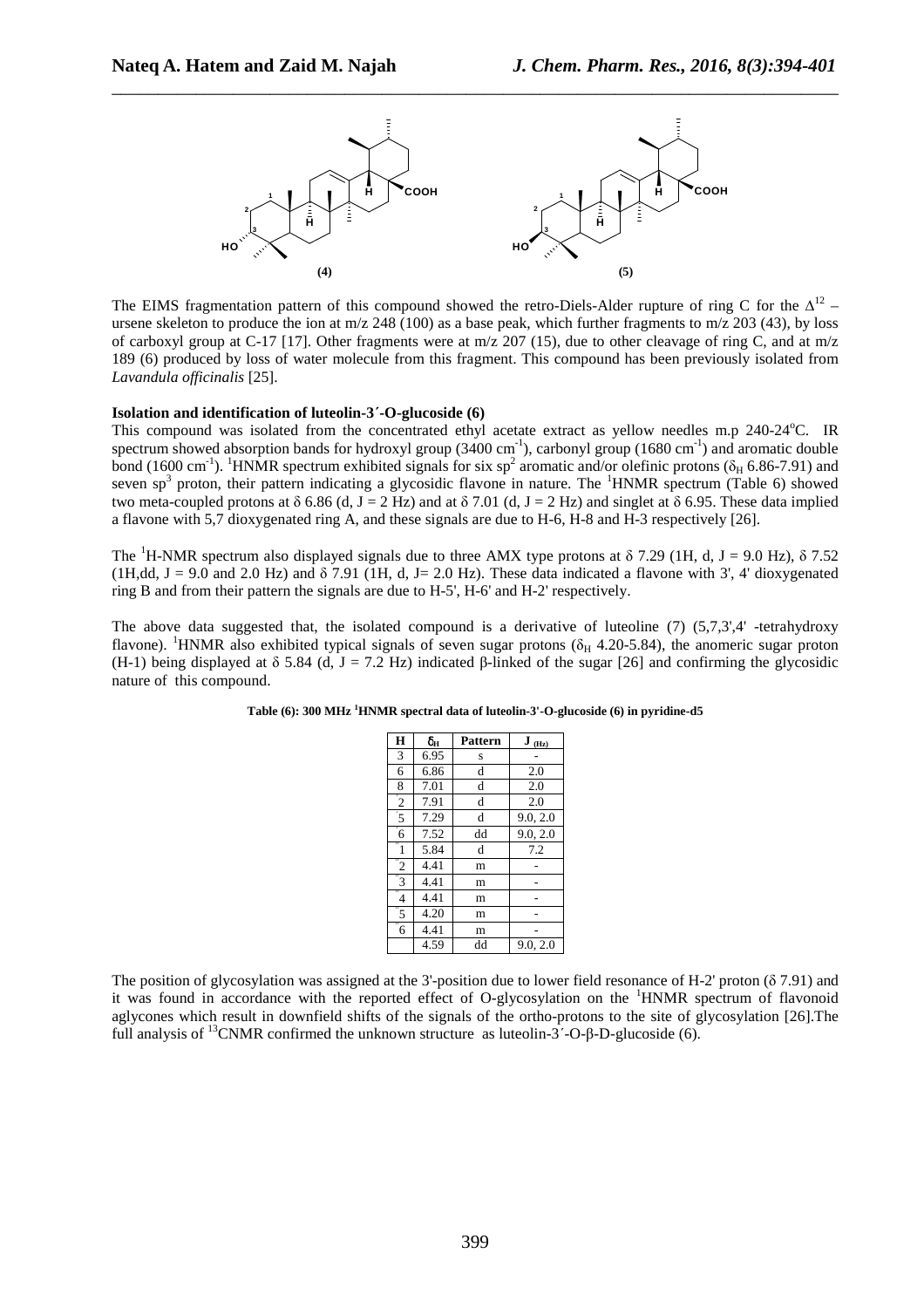

The <sup>13</sup>CNMR signals values (Table 7) supported the suggested structure showing twenty one carbon, fifteen of them  $sp<sup>2</sup>$  carbon due to the flavonoid aglycone, and six due to the sugar carbons. The main features of the  $^{13}$ CNMR is the signal at δ 187.2 ppm due to C-4 carbonyl group and C-1 carbon of the sugar at δ 102.2 which indicated the sugar being β-D-glycoside [27]. The rest of <sup>13</sup>CNMR data are in complete agreement with structure and was further confirmed by comparison of the data with the literature values of luteoline (7) [28], which shows close agreement and the slight shift in resonances may be due to solvent effect.

**Table (7): <sup>13</sup>CNMR spectral data of isolated and reported luteolin-3ˊ-O-glucoside (6) and luteolin (7)** 

| C              | $\delta_{\rm C}$ (6 <sup>a</sup> ) | $\delta_{C}$ (6 <sup>b</sup> ) | $\delta_{\rm C}$ (7 <sup>b</sup> ) | C                      | $\delta_{C}(6^{\text{a}})$ | $\delta_{C}$ (6 <sup>b</sup> )                                                   | $\delta_C$ (7 <sup>b</sup> ) |
|----------------|------------------------------------|--------------------------------|------------------------------------|------------------------|----------------------------|----------------------------------------------------------------------------------|------------------------------|
| 2              | 165.7                              | 164.6                          | 164.5                              | ิ้ว                    | 148.2                      | 145.7                                                                            | 147.2                        |
| 3              | 104.5                              | 103.3                          | 103.3                              | 4                      | 152.3                      | 150.9                                                                            | 150.1                        |
| 4              | 183.2                              | 181.7                          | 182.2                              | $\overline{5}$         | 117.3                      | 116.6                                                                            | 116.4                        |
| 5              | 163.0                              | 161.5                          | 162.1                              | $\overline{6}$         | 120.1                      | 122.1                                                                            | 119.3                        |
| 6              | 101.0                              | 99.0                           | 99.2                               | 1                      | 102.2                      | 102.4                                                                            |                              |
| 7              | 164.4                              | 163.5                          | 164.7                              | $\overline{2}$         | 75.2                       | 73.5                                                                             |                              |
| 8              | 95.7                               | 94.2                           | 94.2                               | $\overline{\text{3}}$  | 78.9                       | 76.3                                                                             |                              |
| 9              | 158.3                              | 157.5                          | 157.9                              | $\overline{4}$         | 71.5                       | 70.3                                                                             |                              |
| 10             | 107.0                              | 103.9                          | 104.2                              | $\overline{5}$         | 79.7                       | 77.3                                                                             |                              |
| T              | 123.0                              | 122.1                          | 122.1                              | $^{\prime\prime}$<br>6 | 62.7                       | 61.7                                                                             |                              |
| $\overline{2}$ | 115.1                              | 115.1                          | 113.8                              |                        |                            |                                                                                  |                              |
|                | a <sub>1</sub>                     |                                |                                    |                        |                            | <sup>13</sup> C-NMR spectral data measured in pyridine-d <sub>5</sub> at 75 MHz. |                              |

*b ) Reported <sup>13</sup>C-NMR spectral data measured in DMSO-d6 at 25.15 MHz [24]*

In addition to clear NMR data, Positive FAB mass spectrum showed a prominent peak at m/z 540 attributed to [M+glycerol,448+92 ]<sup>+</sup> confirming the moleculer weight of 448. This flavonoid is very rare, however, it has been isolated from Dracocephalum thymiflorum [29] and from Luteola resede [30].

#### **CONCLUSION**

Pentacyclic triterpene alcohol uvaol, 7-methoxycoumarin, 3-epiursolic acid and the glycoside luteolin-3ˊ-Oglucoside were isolated from *Lavandula officinalis* leaves powder after it was partitioned between different solvents and carefully purified using flash column chromatography. Isolated compounds were completely characterized by  ${}^{1}$ H,  ${}^{13}$ CNMR, IR and Mass spectra.

#### **Acknowledgements**

The authors are grateful to Dr. Karlheinz Seifert, Bayreuth University, Germany for NMR and MS measurements. Many thanks to Abeer Alshekhy of Ras Lanuf Oil and Gas company for IR measurements. We wish to thank chemistry department of Benghazi university for affording lab facilities.

#### **REFERENCES**

[1] O Polunin. Flora of Europe, Oxford University press, London & New York, **1969**.

[2] M Saadatian; M Aghaei; M Farahpour; Z Balouchi. *Global J. Med. Plants Res*., **2013**, 1(2), 214-217.

[3] V Nadalin; Z Lepojevic; M Ristic; J Vladic; B Nikolovskib; D Adamovic. *Chem. Ind. Chem. Eng. Q*., **2014**, 20(1), 71-86

[4] MG Evandri; L Battinelli; C Daniele; S Mastrangelo; P Bolle; G Mazzanti. *Food Chem.Toxicol*., **2005**, 43(9), 1381-1387.

[5] Y Cong; P Abulizi; L Zhi; X Wang; M Mirensha. *Chem. Nat. Compd*., **2008**, 44(6), 810-810.

[6] G Buchbauer; L Jirovetz; W Jager; H Dietrich; C Plank. *Z-Nature forsch-C*., **1991**, 46(C), 1067-1072.

[7] P Delaveaue; J Guillemain; Narcisse G; A Rousseav. *C-R-Seances. Soc. Biol. Fil.,* **1989**, 183, 342-348.

[8] RH Bradshow; JN Marchant; MJ Meredith; DM Broom. *J. Altern. Complement Med.,* **1998**, 4(3), 271-275.

[9] VV Nikolaevski; NS Konova; AI Pertsovski; IF Shinkar-chuk. *Potal. Fiziol. Eksp. Ter*.,**1990**, 5, 52-53.